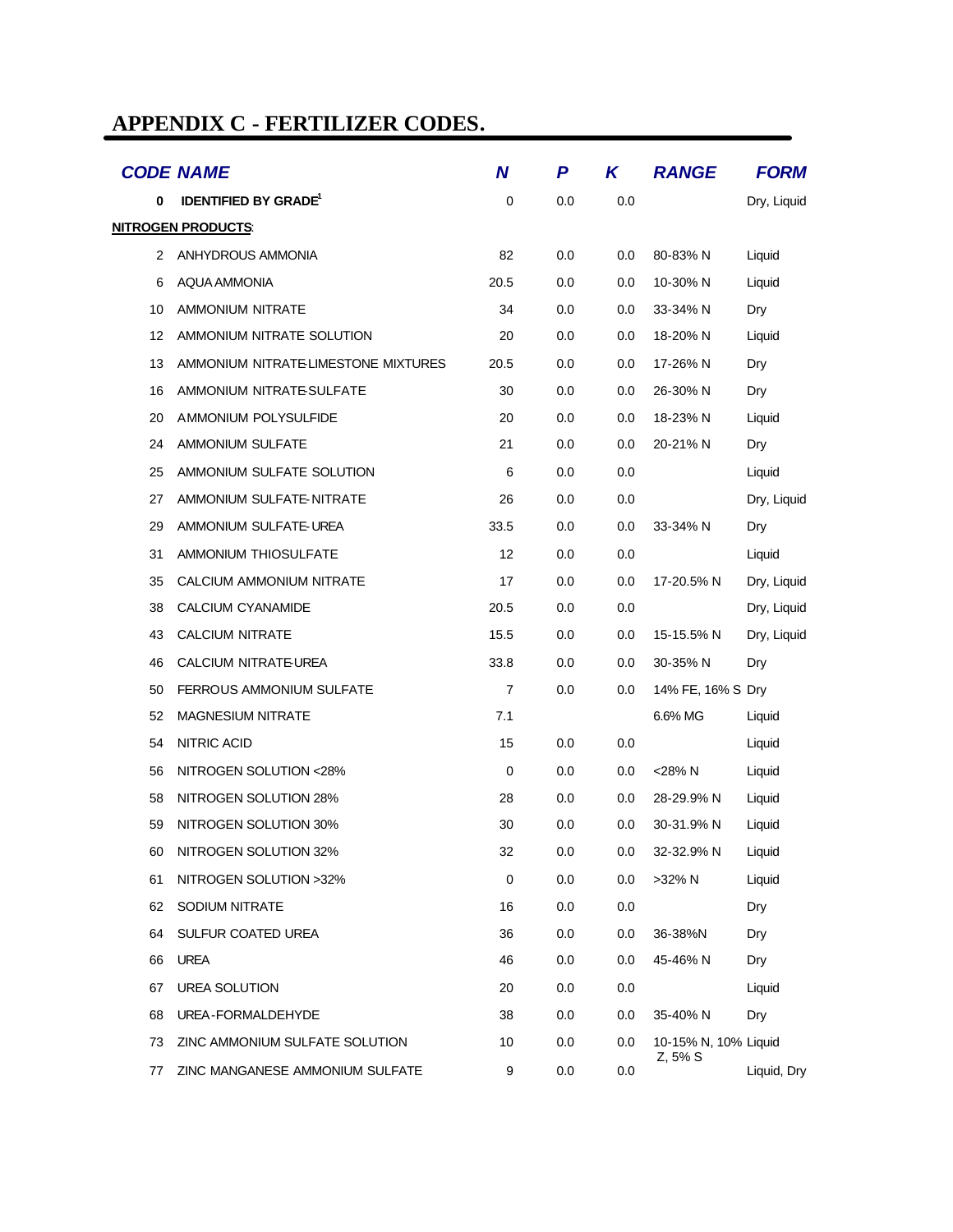|                         | <b>CODE NAME</b>                       | N                 | P    | K    | <b>RANGE</b>               | <b>FORM</b> |
|-------------------------|----------------------------------------|-------------------|------|------|----------------------------|-------------|
| 97                      | NITROGEN PRODUCT - CODE UNKNOWN        | 0                 | 0.0  | 0.0  | 2-44% N                    | Dry, Liquid |
| 98                      | NITROGEN PRODUCT - CODE/GRADE UNKNOWN  | 0                 | 0.0  | 0.0  | 2-44% N                    | Dry, Liquid |
|                         | <b>PHOSPHATE PRODUCTS:</b>             |                   |      |      |                            |             |
| 201                     | AMMONIUM METAPHOSPHATE                 | $12 \overline{ }$ | 51.0 | 0.0  |                            | Dry         |
| 202                     | AMMONIUM PHOSPHATE                     | 11                | 48.0 | 0.0  |                            | Dry         |
| 203                     | DIAMMONIUM PHOSPHATE                   | 18                | 46.0 | 0.0  | 18-21% N,                  | Dry         |
| 204                     | AMMONIUM POLYPHOSPHATE                 | 15                | 60.0 | 0.0  | 46-54% P2O5                | Dry, Liquid |
| 205                     | <b>BASIC LIME PHOSPHATE</b>            | 0                 | 0.0  | 0.0  | 5-37% P2O5                 | Dry         |
| 206                     | AMMONIUM PHOSPHATE NITRATE             | 27                | 14.0 | 0.0  |                            | Dry         |
| 207                     | AMMONIUM PHOSPHATE SULFATE             | 16                | 20.0 | 0.0  |                            | Dry, Liquid |
| 208                     | <b>BASIC SLAG</b>                      | 0                 | 9.0  | 0.0  | 8-10% P2O5                 | Dry         |
| 209                     | MONOAMMONIUM PHOSPHATE                 | 11                | 52.0 | 0.0  |                            | Dry         |
| 212                     | <b>BONE BLACK, SPENT</b>               | 1                 | 33.0 | 0.0  |                            | Dry         |
| 214                     | <b>BONE MEAL, RAW</b>                  | 3.9               | 22.0 | 0.0  |                            | Dry         |
| 216                     | BONE MEAL, STEAMED                     | 2.2               | 27.0 | 0.0  |                            | Dry         |
| 218                     | <b>BONE, PRECIPITATED</b>              | 0                 | 35.0 | 0.0  | 28-45% P2O5                | Dry         |
| 223                     | CALCIUM METAPHOSPHATE                  | 0                 | 60.0 | 0.0  | 60-62% P2O5                | Dry         |
| 228                     | COLLOIDAL PHOSPHATE (SOFT PHOSPHATE)   | 0                 | 2.0  | 0.0  | 2-8% P2O5                  | Dry         |
| 233                     | LIMESTONE, PHOSPHATIC                  | 0                 | 13.0 | 0.0  | 13-14% P2O5                | Dry         |
| 238                     | <b>MAGNESIUM PHOSPHATE</b>             | 0                 | 18.0 | 0.0  | 17-18% P2O5                | Dry         |
| 241                     | NITRIC PHOSPHATE                       | 0                 | 0.0  | 0.0  | 14-22% N.<br>10-22% P2O5   | Dry         |
| 243                     | PHOSPHATE ROCK                         | 0                 | 3.0  | 0.0  | 2-4% P2O5                  | Dry         |
| 248                     | PHOSPHORIC ACID                        | 0                 | 54.0 | 0.0  | 2-75% P2O5                 | Liquid      |
| 249                     | LIQUID AMMONIUM POLYPHOSPHATE          | 10                | 34.0 | 0.0  | 5-12% N,                   | Liquid      |
| 253                     | PRECIPITATED PHOSPHATE                 | 0                 | 35.0 | 0.0  | 17-37% P2O5<br>24-45% P2O5 | Dry         |
| 263                     | SUPERPHOSPHATE, NORMAL                 | 0                 | 22.0 | 0.0  | 18-22% P2O5                | Dry         |
| 265                     | SUPERPHOSPHATE, ENRICHED               | 0                 | 23.0 | 0.0  | 23-39% P2O5                | Dry         |
| 267                     | SUPERPHOSPHATE, TRIPLE                 | 0                 | 46.0 | 0.0  | 40-54% P2O5                | Dry         |
| 273                     | SUPERPHOSPHORIC ACID                   | 0                 | 68.0 | 0.0  | 68-75% P2O5                | Liquid      |
| 297                     | PHOSPHATE PRODUCT - CODE UNKNOWN       | 0                 | 0.0  | 0.0  | 1-75% P2O5                 | Dry, Liquid |
| 298                     | PHOSPHATE PRODUCT - CODE/GRADE UNKNOWN | 0                 | 0.0  | 0.0  | 1-75% P2O5                 | Dry, Liquid |
| <b>POTASH PRODUCTS:</b> |                                        |                   |      |      |                            |             |
| 408                     | LIME-POTASH MIXTURES                   | 0                 | 0.0  | 10.0 | 5-10% K2O                  | Dry         |
| 413                     | <b>MANURE SALTS</b>                    | 0                 | 0.0  | 20.0 | 20-30% K2O                 | Dry         |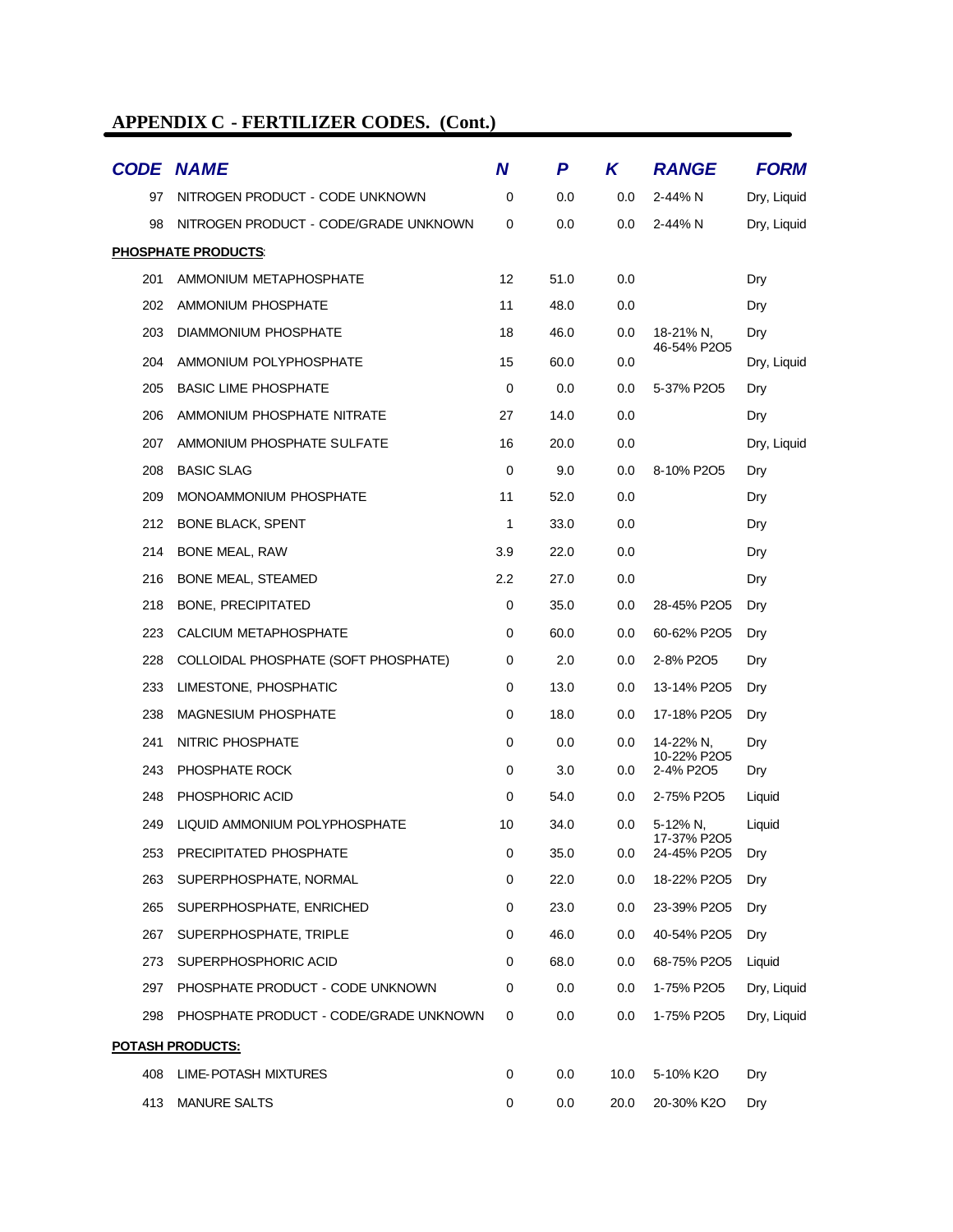|     | <b>CODE NAME</b>                       | $\boldsymbol{N}$ | P       | K    | <b>RANGE</b> | <b>FORM</b> |
|-----|----------------------------------------|------------------|---------|------|--------------|-------------|
| 415 | POTASH SUSPENSIONS                     | 0                | 0.0     | 0.0  |              | Liquid      |
| 423 | POTASSIUM CARBONATE                    | $\mathbf 0$      | 0.0     | 64.0 | 52-69% K2O   | Dry, Liquid |
| 428 | MURIATE OF POTASH 60% (POT. CHLORIDE)  | 0                | 0.0     | 60.0 | 59-61% K2O   | Dry         |
| 430 | <b>MURIATE OF POTASH 62%</b>           | 0                | 0.0     | 62.0 |              | Dry         |
| 443 | POTASSIUM-MAGNESIUM SULFATE            | 0                | 0.0     | 22.0 | 21-28% K2O   | Dry         |
| 448 | POTASSIUM-METAPHOSPHATE                | 0                | 55.0    | 37.0 |              | Dry         |
| 453 | POTASSIUM NITRATE                      | 14               | 0.0     | 44.0 | 12-14% N,    | Dry         |
| 458 | POTASSIUM-SODIUM NITRATE               | 15               | 0.0     | 14.0 | 44-46% K2O   | Dry, Liquid |
| 463 | POTASSIUM SULFATE                      | 0                | 0.0     | 50.0 | 48-52% K2O   | Dry         |
| 478 | <b>TOBACCO STEMS</b>                   | $\overline{2}$   | 0.0     | 6.0  |              | Dry         |
| 497 | POTASH PRODUCT - CODE UNKNOWN          | 0                | 0.0     | 0.0  | 0-47% K2O    | Dry, Liquid |
| 498 | POTASH PRODUCT - CODE/GRADE UNKNOWN    | 0                | 0.0     | 0.0  | 0-47% K2O    | Dry, Liquid |
|     | <u>NATURAL ORGANIC PRODUCTS:</u>       |                  |         |      |              |             |
| 601 | BLOOD, DRIED                           | 12               | 0.0     | 0.0  |              | Dry         |
| 604 | <b>CASTOR POMACE</b>                   | 5                | 1.0     | 1.0  |              | Dry         |
| 607 | COCOA SHELL MEAL                       | 2.5              | 1.0     | 2.0  |              | Dry         |
| 610 | <b>COCOA TANKAGE</b>                   | 4                | 1.5     | 2.0  |              | Dry         |
| 613 | <b>COMPOST</b>                         | 2                | 2.0     | 1.0  |              | Dry         |
| 615 | COTTONSEED MEAL                        | 6.4              | 2.0     | 1.0  |              | Dry         |
| 617 | <b>FISH SCRAP</b>                      | 6                | 6.0     | 6.0  |              | Dry         |
| 629 | <b>GUANO</b>                           | 12               | 11.0    | 2.0  |              | Dry         |
| 649 | <b>MANURE</b>                          | 0.5              | 0.5     | 0.5  |              | Dry         |
| 652 | <b>PEAT</b>                            | 1.9              | 0.2     | 0.2  |              | Dry         |
| 661 | SEWAGE SLUDGE, ACTIVATED               | 6                | 2.0     | 2.0  |              | Dry, Liquid |
| 663 | SEWAGE SLUDGE, DIGESTED                | 10               | 2.0     | 0.0  |              | Dry         |
| 665 | SEWAGE SLUDGE, HEAT DRIED              | 6                | 2.0     | 2.0  | 3-7% N, 1-7% | Dry         |
| 667 | SEWAGE SLUDGE, OTHER                   | 6                | 2.0     | 1.0  | P2O5, 1-2%   | Dry, Liquid |
| 671 | SOYBEAN MEAL                           | 6                | 1.0     | 2.0  |              | Dry         |
| 673 | TANKAGE, ANIMAL                        | 8.1              | 5.3     | 5.9  |              | Dry         |
| 675 | TANKAGE, PROCESS                       | 7.8              | 0.0     | 0.0  |              | Dry         |
| 681 | LINSEED MEAL                           | 5.6              | 2.0     | 1.0  |              | Dry         |
| 685 | <b>TUNG PUMACE</b>                     | 8                | 2.0     | 2.0  |              | Dry         |
| 697 | NATURAL ORGANIC PRODUCT - CODE UNKNOWN | 0                | $0.0\,$ | 0.0  |              | Dry         |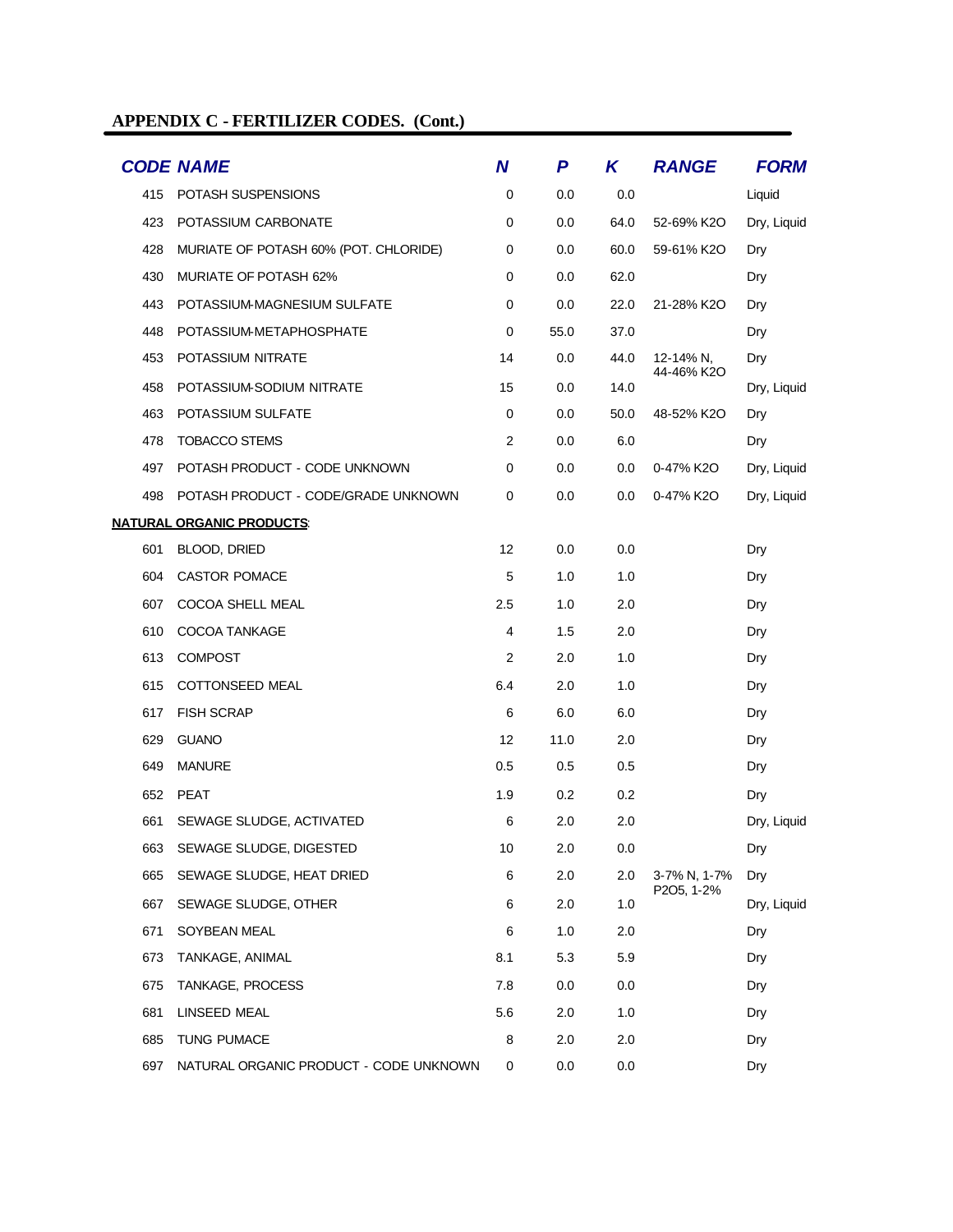|     | <b>CODE NAME</b>                             | $\boldsymbol{N}$ | P       | K       | <b>RANGE</b> | <b>FORM</b> |
|-----|----------------------------------------------|------------------|---------|---------|--------------|-------------|
| 698 | NAT ORGANIC PRODUCT - CODE/GRADE UNKNOWN 0   |                  | 0.0     | 0.0     |              | Dry         |
|     | <b>SECONDARY AND MICRONUTRIENT PRODUCTS:</b> |                  |         |         |              |             |
| 702 | ALUMINUM SULFATE                             | $\mathbf 0$      | 0.0     | 0.0     |              | Dry         |
| 706 | <b>BORAX</b>                                 | 0                | 0.0     | 0.0     |              | Dry         |
| 710 | BRUCITE (MAGNESIUM HYDROXIDE)                | 0                | 0.0     | 0.0     |              | Dry         |
| 714 | <b>COBALT SULFATE</b>                        | 0                | 0.0     | 0.0     |              | Dry         |
| 716 | COPPER OXIDE, BLACK                          | $\mathbf 0$      | 0.0     | 0.0     |              | Dry         |
| 717 | COPPER OXIDE, RED                            | $\pmb{0}$        | 0.0     | 0.0     |              | Dry         |
| 720 | <b>COPPER SULFATE</b>                        | 0                | 0.0     | 0.0     |              | Dry, Liquid |
| 722 | COPPER CHELATE                               | $\mathbf 0$      | 0.0     | 0.0     |              | Liquid, Dry |
| 723 | COPPER COMPOUND                              |                  |         |         |              | Liquid, Dry |
| 724 | <b>FERRIC OXIDE</b>                          | 0                | 0.0     | 0.0     |              | Dry         |
| 726 | <b>FERRIC SULFATE</b>                        | $\mathbf 0$      | 0.0     | 0.0     |              | Dry         |
| 728 | <b>FERROUS SULFATE</b>                       | $\pmb{0}$        | 0.0     | 0.0     |              | Dry         |
| 730 | <b>IRON CHELATE</b>                          | 0                | 0.0     | 0.0     |              | Dry, Liquid |
| 731 | <b>IRON COMPOUND</b>                         |                  |         | 0.0     |              | Dry, Liquid |
| 732 | <b>GYPSUM (CALCIUM SULFATE)</b>              | $\mathbf 0$      | 0.0     | 0.0     |              | Dry         |
| 733 | <b>CALCIUM CHELATE</b>                       | $\mathbf 0$      | 0.0     | 0.0     |              | Dry, Liquid |
| 734 | CALCIUM SULFATE (HYDROUS)                    | $\pmb{0}$        | 0.0     | 0.0     |              | Liquid, Dry |
| 736 | LIME SULFUR SOLUTION                         | 0                | 0.0     | 0.0     |              | Liquid      |
| 742 | MAGNESIA (MAGNESIUM OXIDE)                   | 0                | 0.0     | 0.0     |              | Dry         |
| 744 | EPSOM SALT (MAGNESIUM SULFATE)               | 0                | 0.0     | 0.0     |              | Dry         |
| 745 | <b>MAGNESIUM CHELATE</b>                     |                  |         |         |              | Dry, Liquid |
| 748 | <b>MANGANESE AGSTONE</b>                     | 0                | 0.0     | 0.0     |              | Dry         |
| 749 | MANGANESE CHELATE                            | $\pmb{0}$        | 0.0     | 0.0     |              | Dry, Liquid |
| 750 | MANGANESE OXIDE                              | $\mathbf 0$      | 0.0     | 0.0     |              | Dry         |
| 752 | MANGANESE SLAG                               | $\mathbf 0$      | 0.0     | 0.0     |              | Dry         |
| 754 | MANGANESE SULFATE                            | $\mathbf 0$      | 0.0     | 0.0     |              | Dry         |
| 758 | MANGANOUS OXIDE                              | $\mathbf 0$      | 0.0     | 0.0     |              | Dry         |
| 762 | SODIUM MOLYBDATE                             | $\mathbf 0$      | 0.0     | 0.0     |              | Dry         |
| 764 | SOIL AMENDMENT                               |                  |         |         |              | Dry, Liquid |
| 765 | SOIL ADDITIV E                               |                  |         |         |              | Dry, Liquid |
| 766 | SOIL CONDITIONER                             | $\pmb{0}$        | $0.0\,$ | $0.0\,$ |              | Dry, Liquid |